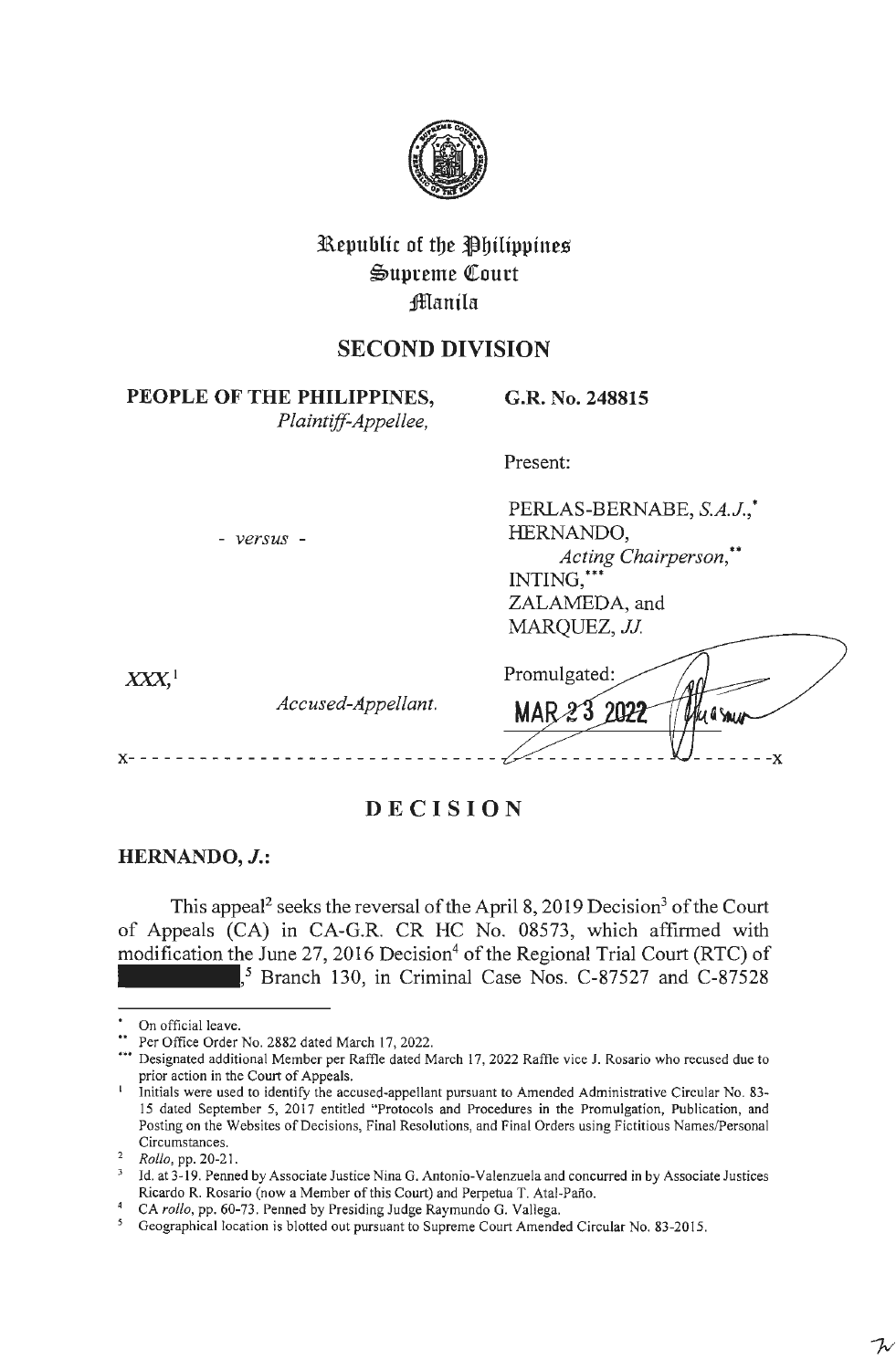finding accused-appellant XXX (accused-appellant) guilty beyond reasonable doubt of the crimes of Qualified Trafficking in Persons and Rape.

#### **The Factual Antecedents:**

Accused-appellant was charged with two counts of Qualified Trafficking in Persons under Section  $6(a)$ , in relation to Section  $4(e)$ , 3 and  $10(c)$ , of Republic Act No. (RA) 9208,<sup>6</sup> otherwise known as the "Anti-Trafficking in Persons Act of 2003," and one count of Rape under Article 266-A, paragraph 1 (a) of the Revised Penal Code, based on the following three Informations, to wit:

ln Criminal Case No. C-87527:

That on or about the third week of September 2011, within the jurisdiction of this Honorable Court, the above-named accused, by taking advantage of the vulnerability of a 14 year old child, AAA,<sup>7</sup> did then and there, for profit, willfully, unlawfully, and feloniously hire or maintain the latter to engage in sexual intercourse with men in exchange for money or any other consideration, thereby making a prostitute out of the said victim, to her damage and prejudice.

That the crime was attended by the qualifying circumstance of minority, the complainant AAA being only 14 years of age.

CONTRARY TO LAW.

In Criminal Case No. C-87528:

That on or about the  $12<sup>th</sup>$  day of September 2011, in , and , and within the jurisdiction of this Honorable Court, the above named accused did then and there, willfully, unlawfully, and feloniously have carnal knowledge of AAA, a fourteen (14) year-old minor, by forcibly undressing the latter, preventing her from running away and thereafter inserting his penis into her vagina, to the damage and prejudice of the said minor victim.

#### CONTRARY TO LAW.

In Criminal Case No. C-87606:

Entitled "AN ACT TO INSTITUTE POLICIES TO ELIMINATE TRAFFICKING IN PERSONS ESPECIALLY WOMEN AND CHILDREN, ESTABLISHING THE NECESSARY INSTITUTIONAL MECHANISMS FOR THE PROTECTION AND SUPPORT OF TRAFFICKED PERSONS, PROVIDING

PENALTIES FOR ITS VIOLATIONS, AND FOR OTHER PURPOSES." Approved: May 26, 2003. "The identity of the victim or any information which could establish or compromise her identity, as well as those of her immediate family or household members, shall be withheld pursuant to Republic Act No. 7610, An Act Providing for Stronger Deterrence and Special Protection against Child Abuse, Exploitation and Discrimination, Providing Penalties for its Violation, and for Other Purposes; Republic Act No. 9262, An Act Defining Violence Against Women and Their Children, Providing Protective Measures for Victims, Prescribing Penalties Therefor, and for Other Purposes; and Section 40 of A.M. No. 04-10-11-SC, known as the Rule on Violence against Women and their Children, effective November 15, 2004." *(People v. Dumadag, 667 Phil. 664, 669 [2011]).*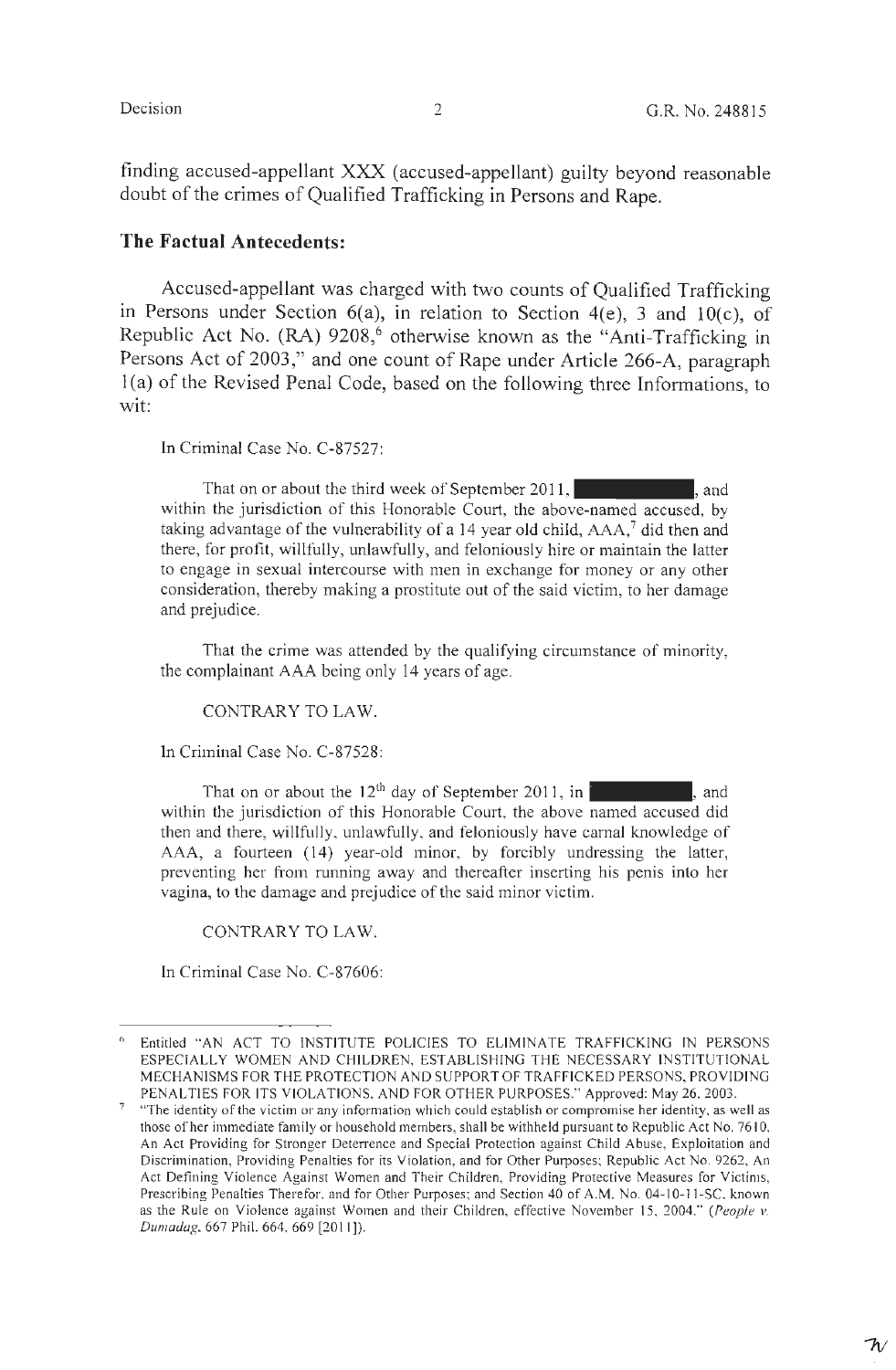ブ

That on or about the third week of September 2011, in  $\mathbf{I}$ , and within the jurisdiction of this Honorable Court, the above-named accused, by taking advantage of the vulnerability of a 13 year old child,  $BBB$ , did then and there, for profit, willfully, unlawfully, and feloniously hire or maintain the latter to engage in sexual intercourse with men in exchange for money or any other consideration, thereby making a prostitute out of the said victim, to her damage and prejudice.

That the crime was attended by the qualifying circumstance of minority, the complainant BBB being only 13 years of age.

CONTRARY TO LAW.<sup>9</sup>

Upon his arraignment, accused-appellant pleaded "not guilty" to the crimes charged. After the termination of pre-trial, trial on the merits subsequently ensued.<sup>10</sup>

### **Version of the Prosecution:**

On September 8, 2011, at around  $11:00$  p.m., AAA, who was then only 14 years old,<sup> $11$ </sup> went with her friend, BBB, to

to meet with the latter's "textmates."<sup>12</sup> Upon arriving at the hotel, BBB introduced AAA to accused-appellant and an unidentified man. Afterwards, the two men booked two separate rooms and all four of them proceeded to go upstairs. <sup>13</sup>

At first, they all stayed in one room where accused-appellant tried to get to know AAA. After some time, AAA noticed that her companions were holding a folded foil paper. Accused-appellant then asked AAA if she wanted to try it out, which turned out to be *"enchang"* or shabu. AAA initially declined the offer but BBB eventually convinced her to join in and try the substance. Thereafter, BBB asked AAA and accused-appellant to leave the room. <sup>14</sup>

Accused-appellant then brought AAA to another room. He asked AAA for her age and further inquired if she was still a virgin. She answered in the affirmative. Accused-appellant then turned off the lights and approached her. He tightly held her upper right arm and kissed her on the lips. While he was taking off her clothes, AAA fearfully pleaded, *"bata pa po ako."* Accusedappellant assured her that she would not get hurt.<sup>15</sup> AAA tried to escape and ran towards the door but accused-appellant grabbed her clothes and forcefully

 $14$  Id.

 $\frac{8}{9}$  Id.<br>  $\frac{10}{10}$  *Rollo*, pp. 4-5.<br>  $\frac{10}{10}$  Id. at 5.

<sup>&</sup>lt;sup>11</sup> Id. at 6; Records, Criminal Case No. 87527, p. 134.

i2 Id.

<sup>13</sup> CA *rollo,* p. 63.

<sup>15</sup> Id. at 63-64.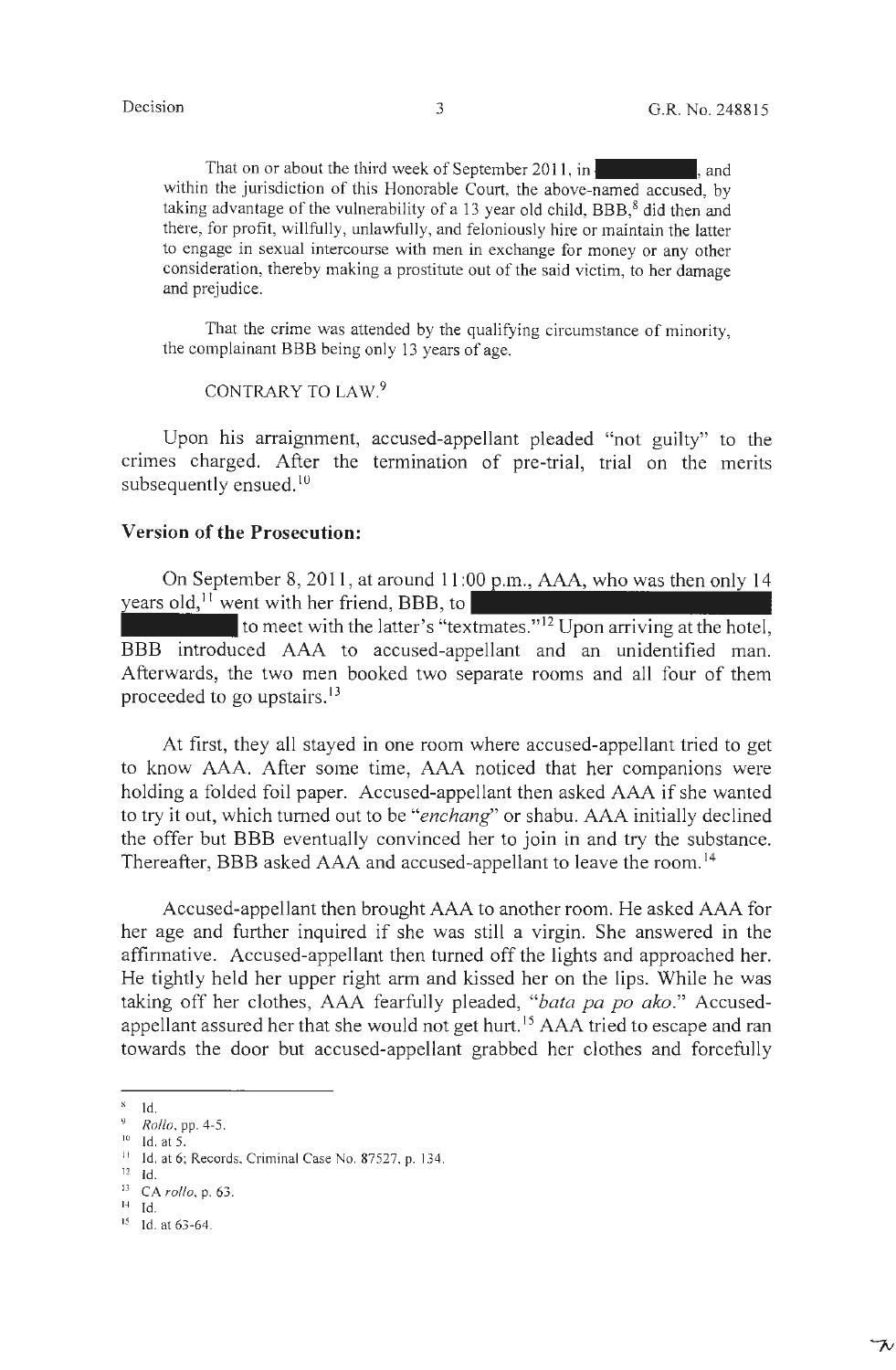pulled her back. AAA resisted but her efforts proved futile and accusedappellant continued to undress her. After successfully removing all her clothes, accused-appellant laid AAA in bed, kissed her vagina, went on top of her, and inserted his penis into her vagina. Terrified and helpless, AAA could only cry in pain as she pushed accused-appellant away. She tried to stand up but he forcefully tugged her back to bed. That night, accused-appellant ravished her twice.<sup>16</sup> When she went to the restroom, AAA noticed that her vagina was bleeding. She then rushed to BBB in the other room and told the latter, "*Ginalaw ako ni* | "However, BBB merely brushed it off and told AAA, "*okay lang iyon. Wala lang iyon."* <sup>17</sup>

Three days later, or on September 11, 2011, AAA was back at the same hotel with BBB after the latter made her think that they were going somewhere else. There, accused-appellant was already waiting for AAA. BBB then persuaded AAA to go with him, who also promised her that he would give her a mobile phone if she would go to bed with him. Although AAA initially declined the offer, she was nonetheless forced to take drugs and have sex with  $him.<sup>18</sup>$ 

AAA saw accused-appellant a few more times thereafter because BBB would always find a way to persuade her to go back to the hotel with her. On one occasion, accused-appellant told AAA and BBB to bring four other minor females with them so that he could match these girls with four of his male friends. AAA and BBB did as instructed and brought four girls to the hotel. Inside one of the booked rooms, all of them took shabu. Subsequently, accusedappellant provided AAA with her own male customer, whom she had to have sex with. For the sexual service AAA rendered, the customer paid accusedappellant  $P2,000.00$ , from which accused-appellant and BBB got  $P500.00$  each, while AAA received the remaining  $\mathbb{P}1,000.00$ .<sup>19</sup> The same payment and sharing scheme applied to the other girls who accused-appellant paired with the other male customers.20 On another date, accused-appellant told AAA and BBB to bring three more girls with them. Similar to the previous incident, accusedappellant matched each of them, including AAA, with a male customer. Afterwards, BBB gave AAA her share in the payment for the sexual service she rendered.<sup>21</sup>

Later on, accused-appellant and AAA had a misunderstanding and they never saw each other again.<sup>22</sup>

- $18$  Id.
- $19$  Id. at 64-65.<br>
<sup>20</sup> Id. at 65.
- $21$  Id.
- $22$  Id.

 $16$  Id. at 64.

 $17$  Id.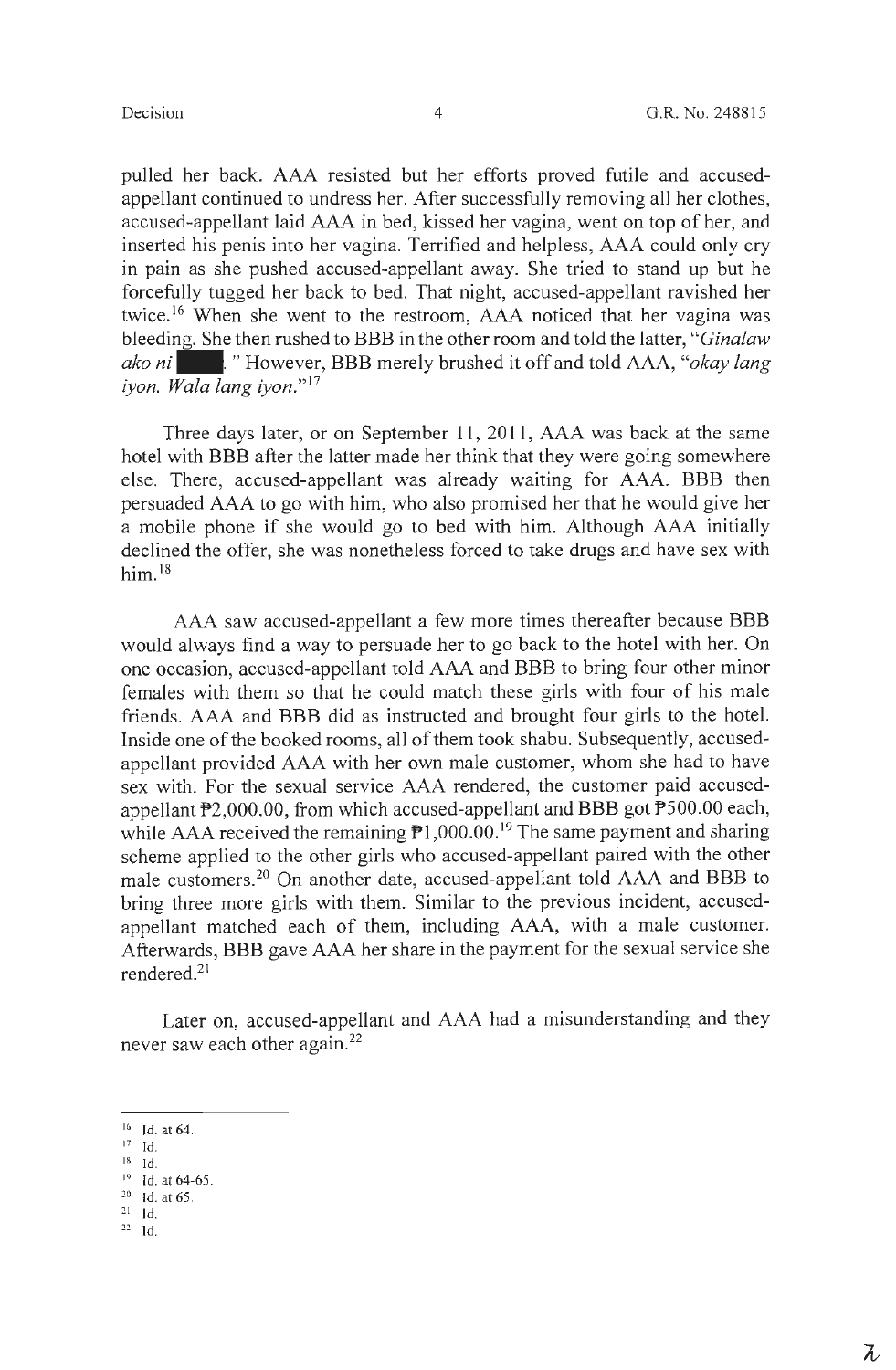On October 11, 2011, AAA's mother, CCC, found out about the ordeal her daughter had suffered in the hands of accused-appellant. AAA told her mother everything – that accused-appellant sexually abused her, pimped her out to several men, and also taught how to use shabu.<sup>23</sup> Thus,  $AAA$  and CCC proceeded and reported the matter to the Women's Desk/ Inter Agency Anti-Crime Taskforce (IACAT). Subsequently, the police authorities conducted an entrapment operation at where accused-appellant, together entrapment operation at - where accused-appellant, together with two other persons, was successfully apprehended.<sup>24</sup>

On October 13, 2011, AAA was subjected to a medical examination, which revealed a "presence of shallow healing laceration at 3 o' clock position, deep healing laceration at 5 o'clock position and deep healed laceration at 7 o' clock position."25 It further stated that "medical evaluation shows a clear evidence of blunt penetrating trauma to the hymen."26 Moreover, AAA also went through a voluntary drug rehabilitation program, $27$  as well as a urinalysis, which showed that she was positive for "Trichomonas Vaginalis 0-6/hpg," a sexually transmitted disease. 28

### **Version of the Defense:**

For his part, accused-appellant vehemently denied the allegations against him. He claimed that he met AAA on October 12, 2011 through BBB and a certain "Lyn," who asked him if he wanted to pay for the sexual services of AAA, since the latter was in need of some money and was willing to be hooked  $up.^{29}$  Accused-appellant agreed and instructed AAA and BBB to proceed to . When accused-appellant and his friend, YYY, met the girls, they immediately noticed how young AAA looked. Accusedappellant asked for AAA's true age but BBB assured him and his friend that both she and AAA were already of age.<sup>30</sup> Unconvinced, accused-appellant and YYY decided to call off the arrangement and leave the hotel.<sup>31</sup> However, before they could leave the hotel room, BBB heard a commotion outside. When she opened the door to check what was happening, police officers suddenly barged into the room and immediately ordered them to lie face down on the ground. Thereafter, accused-appellant and YYY were arrested and brought to Camp Bagong Diwa. Accused-appellant was detained for three months while his case

was being heard by the prosecutor's office.<sup>32</sup>

 $23$  Id. at 62.

 $^{24}$  Id.

<sup>25</sup> Records, Criminal Case No. 87527, p. 137.

 $26$  Id.

<sup>27</sup> Id . at 14 1-1 <sup>5</sup> 1; CA *rollo,* p. 63. 28 Records, Criminal Case No. 87527, p. <sup>13</sup> 7; *rollo,* p. 8. 29 CA *roilo,* p. 66.

 $30$  Id.

 $31$  1d. at 66-67.<br> $32$  1d. at 67.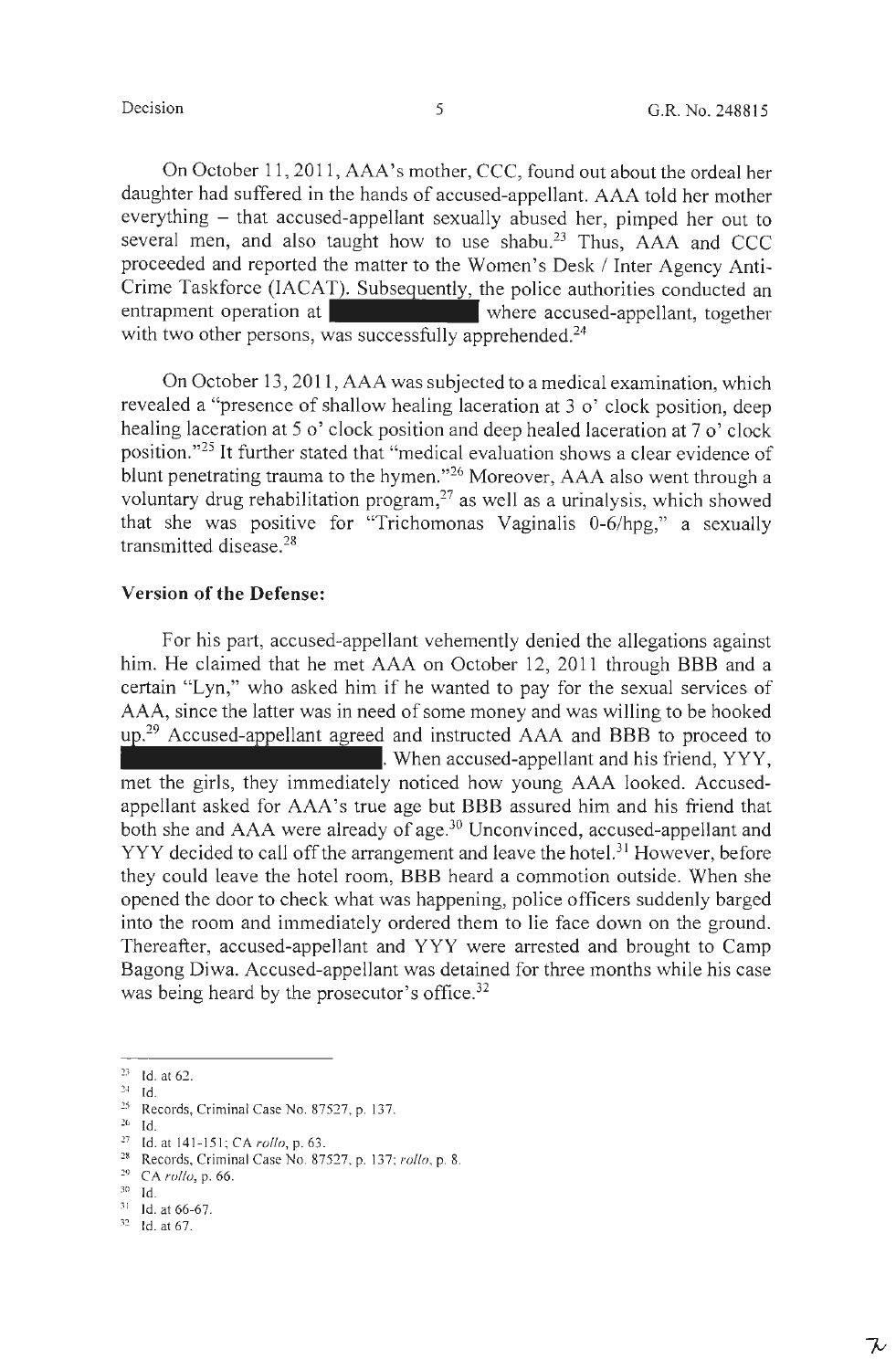$\mathcal{L}^{\prime}$ 

#### **Ruling of the Regional Trial Court:**

In a Decision dated June 27, 2016, the RTC acquitted accused-appellant in Criminal Case No. C-87606 for failure of the prosecution to provide sufficient evidence to hold him criminally liable of Qualified Trafficking in Persons with respect to BBB.33 On the other hand, it found accused-appellant guilty beyond reasonable doubt in Criminal Case No. C-87527 for Qualified Trafficking in Persons, and in Criminal Case No. C-87528 for Rape, which were both committed against AAA. The RTC accorded full credence to the testimony of AAA and held that accused-appellant did not only peddle her and offer her services to different men in exchange for money, $34$  but that he also had sexual intercourse with AAA against her will and through force and intimidation.<sup>35</sup> The dispositive portion of the RTC Decision reads:

**WHEREFORE,** premises considered, the Court hereby renders judgment as follows:

**In Criminal Case No. C-87606,** for failure of the prosecution to prove the guilt of the accused of the crime of **Qualified Trafficking in Person** [ *Section 6 (a) in relation to Section 4 (e), 3 and IO* c *of RA 9208 (Anti-Trafficking In Persons Act of 2003) and to Section 5 (a) of RA 8369; Family Courts}* he is hereby ordered **ACQUITTED** of the crime charged.;

In Criminal Case No. C-87527, the Court finds the accused *GUILTY* beyond reasonable doubt of the crime of **Qualified Trafficking in Person** *[Section 6 (a) in relation to Section 4 (e), 3 and IO* c *of RA 9208 (Anti-Trafficking In Persons Act of 2003) and to Section 5 (a) of RA 8369; Family Courts]* and hereby sentence him to suffer the penalty of life imprisonment and for him to pay a fine of Two Million pesos (P2,000,000.00); and

In Criminal Case No. C-87528, the Court finds the accused *GUILTY* beyond reasonable doubt of a crime of **Rape**  defined and penalized under Article 266-A, par. 1 (a) of the Revised Penal Code as amended by R.A. 8353 and hereby sentence him to suffer an imprisonment of *reclusion perpetua.* Further, he is hereby directed to pay the victim the amount of Php 100,000.00 as civil indemnity, Php 100,000.00 as moral damages and Php 100,000.00 as exemplary damages.

Further, as provided by OCA Circular No. 163 -2013 (6 December 2013), the immediate commitment and transfer of the accused

to the New Bilibid Prison in Muntinlupa City, Metro Manila is likewise ordered.

### **SO ORDERED.<sup>36</sup>**

 $^{33}$  Id. at 70.<br> $^{34}$  Id. at 69.<br> $^{35}$  Id. at 72.

<sup>36</sup> ld.at 72-73.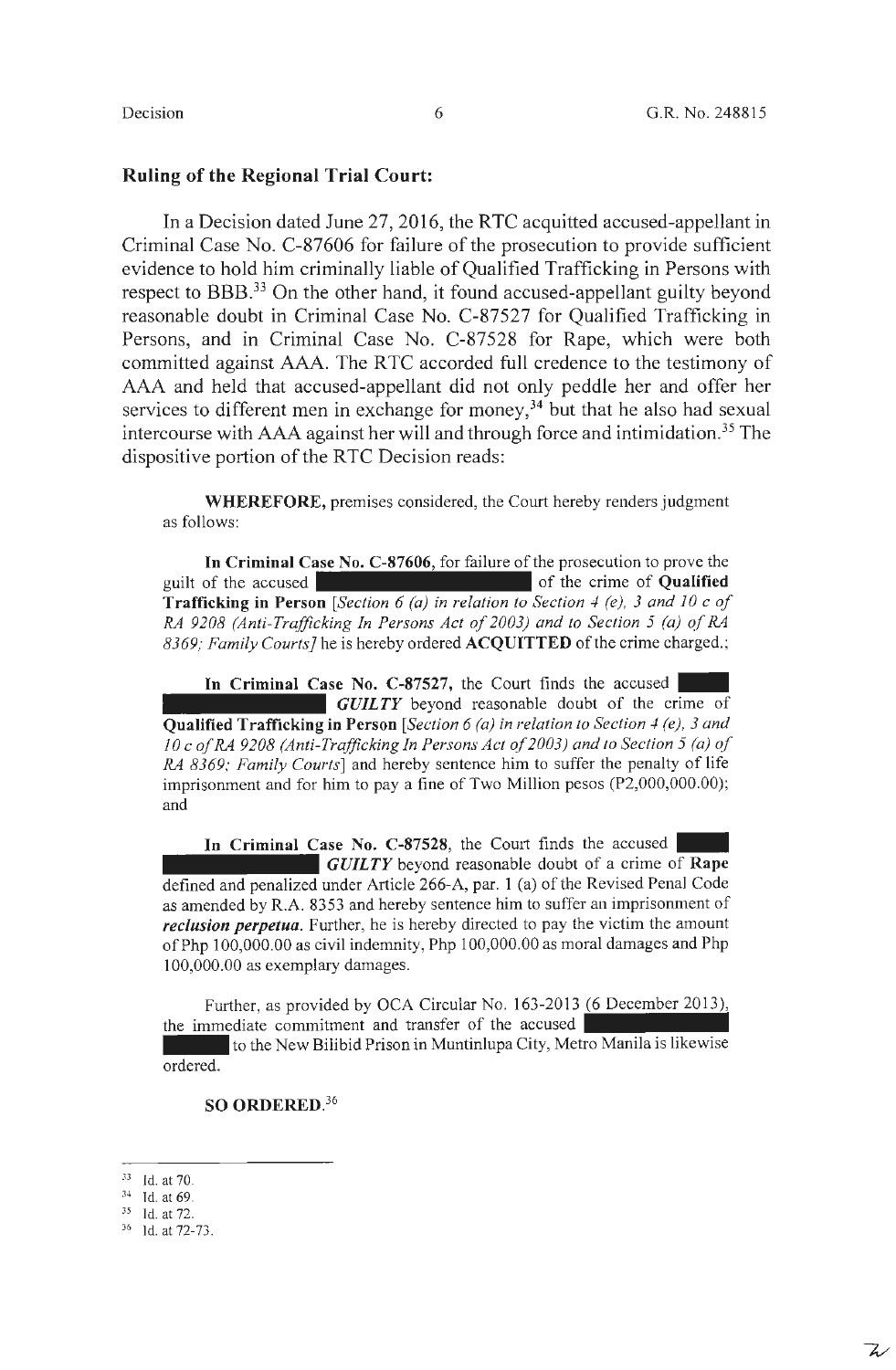$\mathcal{L}'$ 

Dissatisfied with the ruling of the RTC, accused-appellant appealed  $37$  to the CA.

#### **Ruling of the Court of Appeals:**

In a Decision dated April 8, 2019, the CA found accused-appellant's appeal unmeritorious and upheld the decision of the RTC. It ruled that the RTC did not err when it convicted accused-appellant of the crimes of Qualified Trafficking in Persons and Rape since the prosecution was able to adequately establish the presence of all the elements of both crimes.<sup>38</sup> Anent the award for damages, the CA deemed it proper to modify the amounts granted by the RTC in order to conform to prevailing jurisprudence.<sup>39</sup> The CA thus ruled:

We **MODIFY** the Decision dated 27 June 2016 of the Regional Trial Court, Branch 130, ("RTC") as follows:

1. Criminal Case No. C-87527

We find the appellant **GUILTY BEYOND REASONABLE DOUBT** of the crime of Qualified Trafficking in Persons, punished under Section 4 (e), in relation to Section 6 (a), Republic Act No. 9208, and sentence the appellant to suffer the penalty of life imprisonment, and to pay the fine of P2,000,000.00, and to pay the victim AAA, the following sums: Php500,000.00 (as moral damages); and Phpl00,000.00 (as exemplary damages).

All awards for damages shall earn interest at the legal rate of 6% per year, from the date of finality of this Decision, until fully paid.

2. Criminal Case No. C-87528

We find the appellant **GUILTY BEYOND REASONABLE DOUBT** of the crime of Rape, punished under Article 266- A(1), in relation to Article 266-B, Revised Penal Code, and sentence the appellant to suffer the penalty of *Reclusion Perpetua,*  and order him to pay the victim AAA, the following sums: Php75,000.00 (as civil indemnity); Php75,000.00 (as moral damages); and Php75,000.00 (as exemplary damages).

All awards for damages shall earn interest at the legal rate of 6% per year, from the date of finality of this Decision, until fully paid.

#### **IT IS SO ORDERED.<sup>40</sup>**

Hence, the present appeal.<sup>41</sup>

<sup>37</sup> Id. at 21-22. 38 *Rollo,* pp. 14 and 16.

 $39$  Id. at 15-17.<br> $40$  Id. at 17-18.<br> $41$  Id. at 20-21.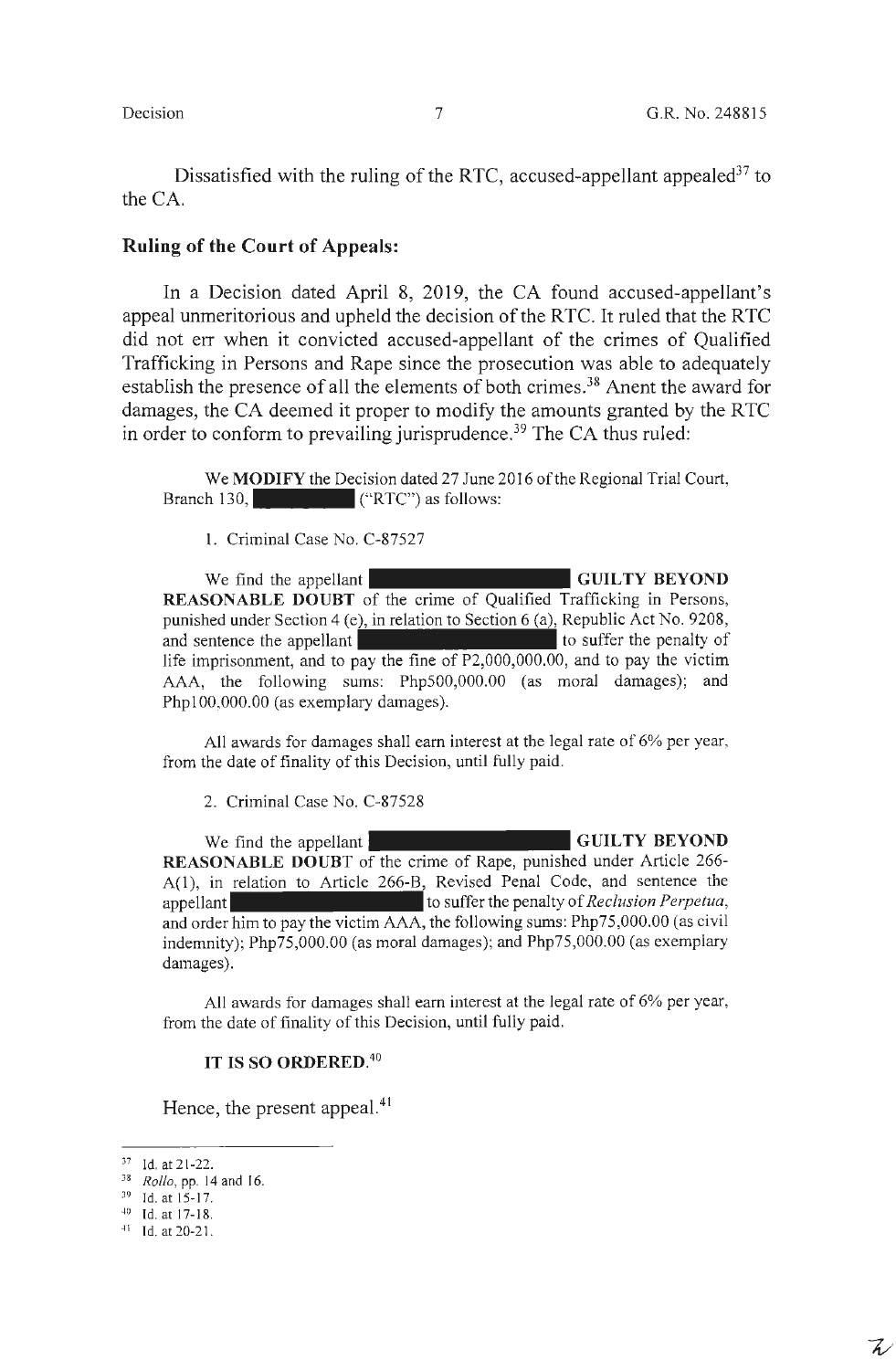$\overline{\wedge}$ 

#### **Issue**

The sole issue for this Court's resolution is whether accused-appellant is guilty beyond reasonable doubt of the crimes of Qualified Trafficking in Persons and Rape.

#### **Our Ruling**

The appeal has no merit. The Court sustains the conviction of accusedappellant for the crimes of Qualified Trafficking in Persons and Rape.

### **All the elements of Qualified Trafficking in Persons are present in the instant case.**

In his appellant's brief, accused-appellant contended that he was not the one who recruited AAA. He claimed that he was only a customer and that the person truly responsible for the crime was "Lyn" or "Mommy Lyn," who was the handler or pimp of AAA. He also asserted that AAA, having been influenced by BBB, entered into the prostitution trade by her own volition because she needed the money. Consequently, accused-appellant argued that his guilt was not proven beyond reasonable doubt and that he should be acquitted.<sup>42</sup>

Such contentions are untenable.

Section 3 (a) of RA 9208 defines Trafficking in Persons as **"the recruitment, transportation, transfer or harboring, or receipt of persons with or without the victim's consent or knowledge,** within or across national borders by means of threat or use of force, or other forms of coercion, abduction, fraud, deception, abuse of power or of position, **taking advantage of the vulnerability of the person, or, the giving or receiving of payments or benefits to achieve the consent of a person having control over another person for the purpose of exploitation which includes at a minimum, the exploitation or the prostitution of others or other forms of sexual exploitation,** forced labor or services, slavery, servitude or the removal or sale of organs." It further states that "[t]he recruitment, transportation, transfer, harboring or receipt of child for the purpose of exploitation shall also be considered as 'trafficking in persons' even if it does not involve any of the means set forth in the preceding paragraph."<sup>43</sup>

Meanwhile, Section 4 of the same law enumerates the acts that constitute Trafficking in Persons. The portion of Section 4 which is relevant to the case before Us reads:

<sup>&</sup>lt;sup>42</sup> CA *rollo*, pp. 52-55.<br><sup>43</sup> Section 3 (a), RA 9208; Emphasis supplied.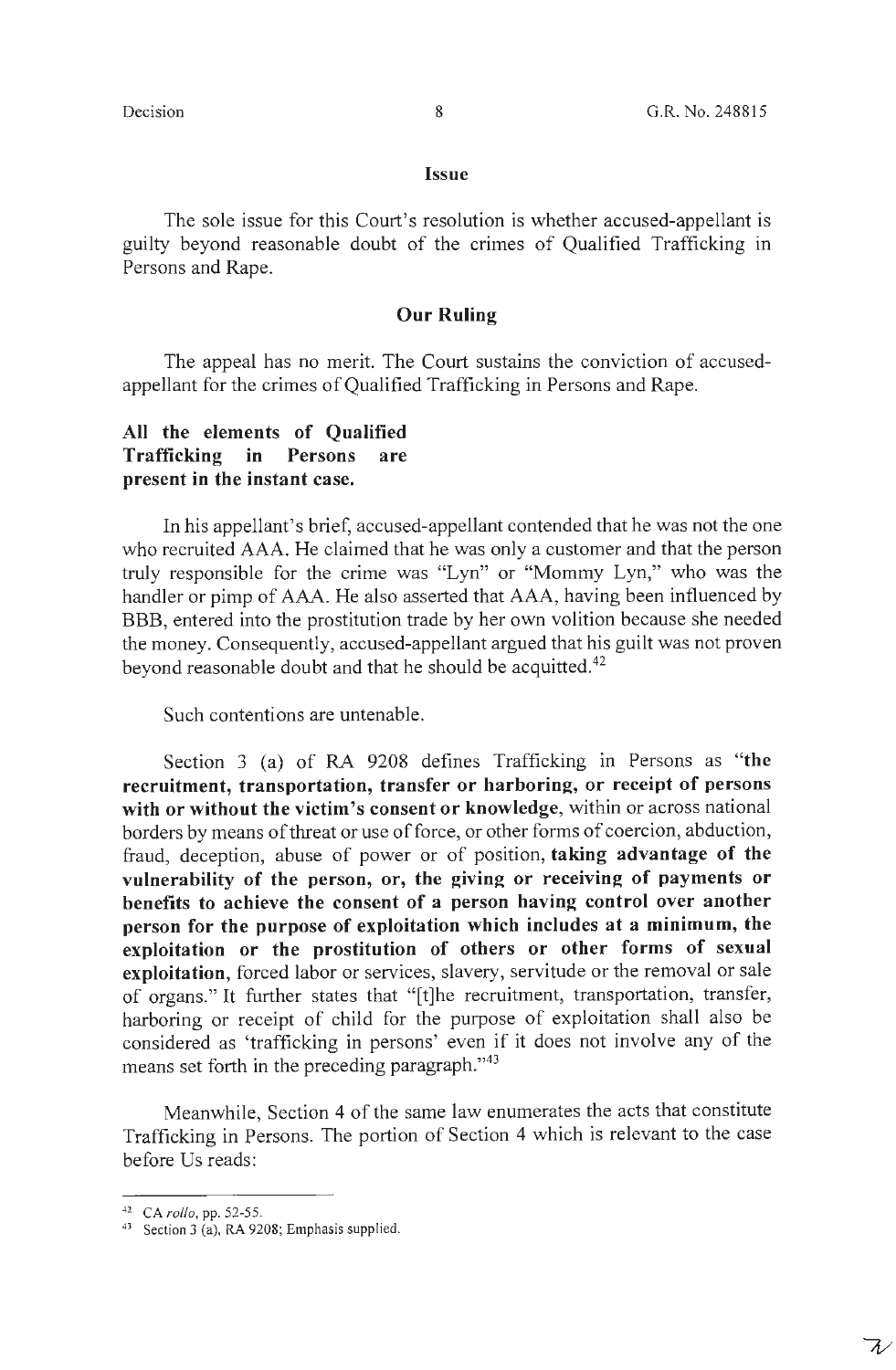$\mathcal{Z}'$ 

SEC. 4. *Acts of Trafficking in Persons.* — It shall be unlawful for any person, natural or juridical, to commit any of the following acts:

#### **x x x x**

(e) To maintain or hire a person to engage in prostitution or pornography[.]

Prostitution is specifically defined in the law as "any act, transaction, scheme or design involving the use of a person by another, for sexual intercourse or lascivious conduct in exchange for money, profit or any other consideration."<sup>44</sup>

In *People v. Casio*, the Court identified the elements of Trafficking in Persons, as follows:

(1) The *act* of "recruitment, transportation, transfer or harboring, or receipt of persons with or without the victim's consent or knowledge, within or across national borders;"

(2) The *means* used which include "threat or use of force, or other forms of coercion, abduction, fraud, deception, abuse of power or of position, taking advantage of the vulnerability of the person, or, the giving or receiving of payments or benefits to achieve the consent of a person having control over another;" and

(3) The *purpose* of trafficking is exploitation which includes "exploitation or the prostitution of others or other forms of sexual exploitation, forced labor or services, slavery, servitude or the removal or sale of organs."<sup>45</sup>

Furthermore, under Section 6(a), the crime of Trafficking in Persons becomes qualified when the trafficked person is a child, which refers to a person below the age of 18 years old or above 18 years old but is unable to fully take care of or protect himself or herself from abuse, neglect, cruelty, exploitation, or discrimination because of a physical or mental disability or condition.<sup>46</sup>

Applying the foregoing law and jurisprudence in the case at bar, the RTC and the CA correctly convicted accused-appellant of Qualified Trafficking in Persons. It was sufficiently proved that all the elements of the crime are present. Through the straightforward and credible testimonies of the prosecution witnesses, particularly AAA's, it was established that: 1) accused-appellant recruited or hired AAA by instructing her and BBB to bring other minor females at the hotel and introducing them to different customers on separate occasions; (2) accused-appellant took advantage of AAA's vulnerability as a minor child and as someone who was in need of money; and (3) the purpose of such acts

<sup>44</sup> Section 3 (c), RA 9208. 45 *People v. Amurao,* G.R. No. 2295 14, July 28, 2020, citing *People v. Casio,* 749 Phil. 458, 473-473 (2014). 46 Section 3 (b), RA 9208.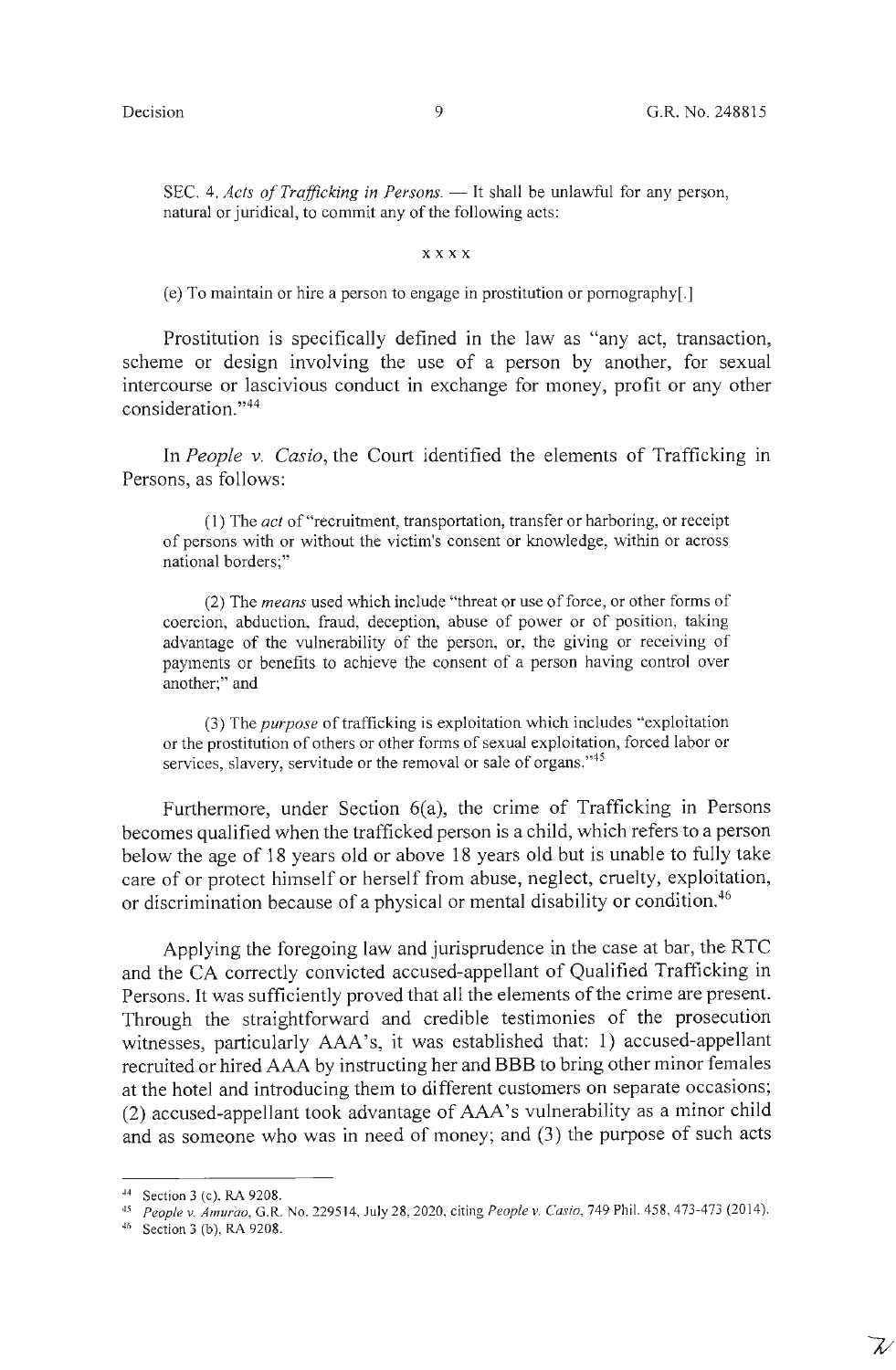$\mathcal{Z}$ 

was for AAA and the other minor females to engage in sexual intercourse or to render sexual services to several men in exchange for money. Additionally, it is an undisputed fact that AAA was only 14 years old during the time when the incident occurred. Thus, this Court finds that the CA committed no reversible error when it affirmed the RTC's finding that accused-appellant is guilty beyond reasonable doubt of the crime of Qualified Trafficking in Persons.

Accused-appellant's bare denial that he did not recruit AAA to engage in prostitution must fail in light of the latter's clear, consistent, and credible testimony of AAA. It is an established doctrine that denial is an inherently weak defense and constitutes self-serving negative evidence, which cannot be accorded greater evidentiary weight than the positive declaration by a credible witness. Stated otherwise, mere denial, without any strong evidence to support it, cannot overcome the positive declaration by the victim regarding the identity of the accused as well as his involvement in the crime attributed to him.<sup>47</sup>

Moreover, the CA correctly held that there is basis to award moral and exemplary damages. Prevailing jurisprudence dictates that "[t]he criminal case of Trafficking in Persons as a Prostitute is an analogous case to the crimes of seduction, abduction, rape, or other lascivious acts. In fact, it is worse, thus, justifying the award of moral damages. Exemplary damages are imposed when the crime is aggravated, as in this case. "48 Hence, the CA properly awarded moral damages in the amount of P500,000.00 and exemplary damages in the amount  $P100,000.00$  in favor of AAA, plus legal interest of six percent  $(6%)$ per *annum* from finality of judgment until full payment. <sup>49</sup>

### **All the elements of Rape are likewise availing in this case.**

Accused-appellant next argued in his appellant's brief that the prosecution failed to prove all the elements of Rape in Criminal Case No. C-87528. He claimed that the presence of force, threat, or intimidation is lacking since AAA disclosed in her sworn statement that she needed money and willingly went with BBB after finding out that the latter earned money by prostituting herself.<sup>50</sup> He also asserted that, "while AAA admitted that she had sexual intercourse with the accused-appellant, she did not [say] that she was forced, threatened, or intimidated. Besides, the fact that AAA met with the accused-appellant and had sexual intercourse with him more than once ... is indicative that she did so willingly."<sup>51</sup>

<sup>47</sup> People v. Quiapo, 838 Phil. 260, 271 (2018).

<sup>48</sup>*People* v. *Maycabalong,* G.R. No. 2 15324, December 5, 20 19, citing *People* v. *Aguirre,* 820 Phil. 1085, I I 05-1 I 06 (20 17).

<sup>49</sup> Id.

<sup>5</sup> ° CA *rollo,* p. 57.

<sup>51</sup> Id.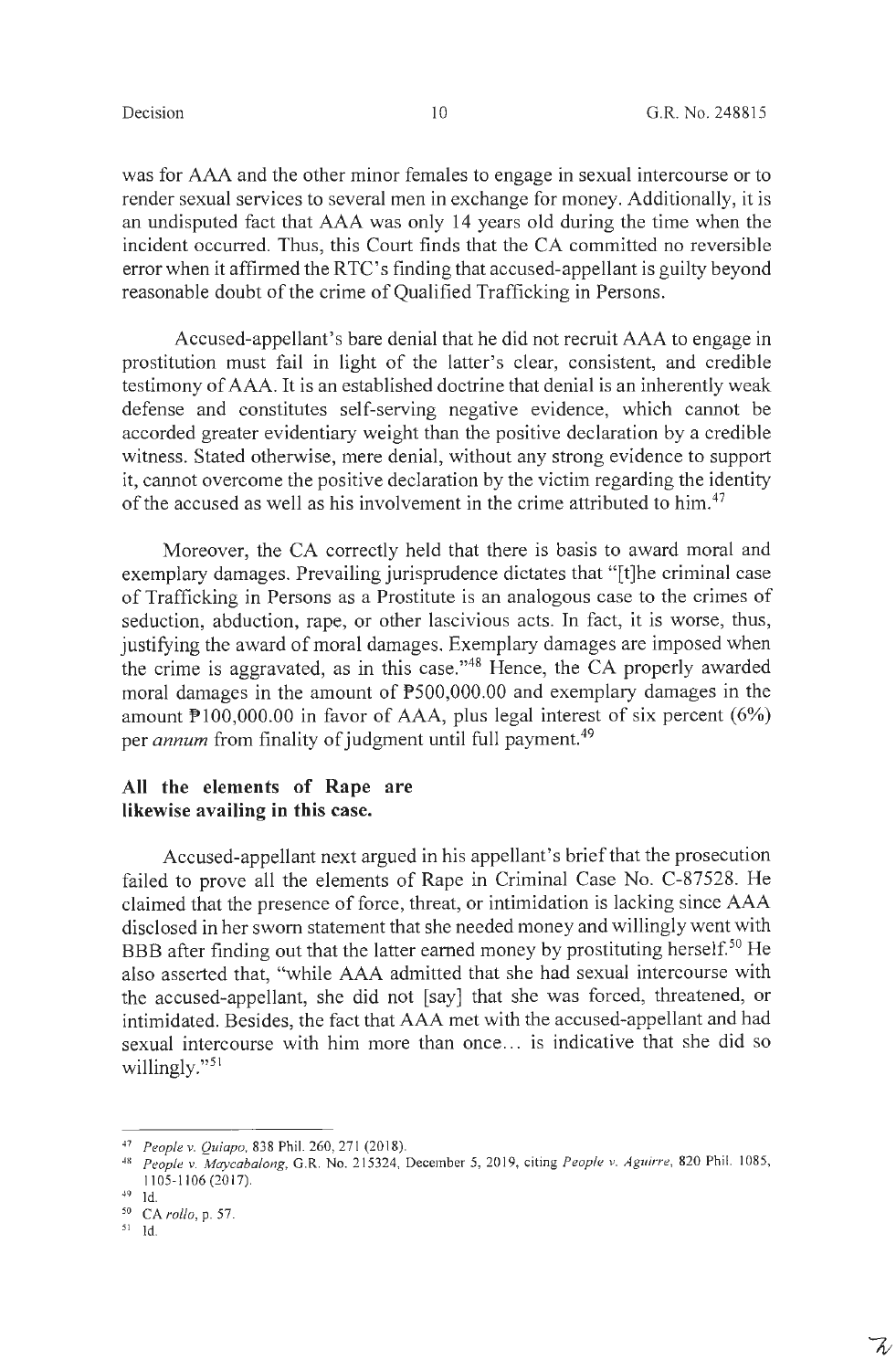$\mathcal{L}$ 

This Court is not persuaded.

Article 266-A of the RPC provides:

ART. 266-A. *Rape, When and How Committed.* - Rape is committed -

1. By a man who shall have carnal knowledge of a woman under any of the following circumstances:

a. Through force, threat or intimidation; x x x

Based on the foregoing provision, the prosecution must prove beyond reasonable doubt the following elements: (a) that the accused had carnal knowledge of the victim, and (b) that the said act was accomplished through the use of force, threat, or intimidation.

Here, the prosecution sufficiently established that accused-appellant had carnal knowledge of AAA on September 8, 2011, through force and intimidation by pulling her and pinning her down, and inserting his penis into her vagina, against her will and without her consent.

AAA clearly and categorically testified that accused-appellant successfully had sexual intercourse with her, despite her struggles and protestations. Her narration revealed the continuous resistance that she put up, and how accused-appellant eventually overpowered her in consummating his bestial desires. It has been repeatedly ruled that, by the peculiar nature of rape cases, conviction thereon most often rests solely on the basis of the offended party's testimony, if credible, natural, convincing, and consistent with human nature and the normal course of things.<sup>52</sup> We find this doctrine applicable in the case at bar.

It also bears to note at this juncture that, "generally, whenever there is inconsistency between the affidavit and the testimony of a witness in court, the testimony commands greater weight considering that affidavits taken *ex parte* are inferior to testimonies in court, the former being almost invariably incomplete and oftentimes inaccurate, sometimes from partial suggestions and sometimes from want of suggestions and inquiries, without the aid of which the witness may be unable to recall the connected circumstances necessary for his accurate recollection of the subject."53 Thus, while it was not stated in AAA's sworn statement that she had sexual intercourse with accused-appellant against her will and without her consent, greater weight must be accorded to her testimony in court where she described in full detail how accused-appellant actually forced himself on her.

<sup>52</sup>*People v. Ramos,* 838 Phil. 797, 809 (2018). 53 *People v. Lumikid,* G.R. No. 242695, June 23, 2020.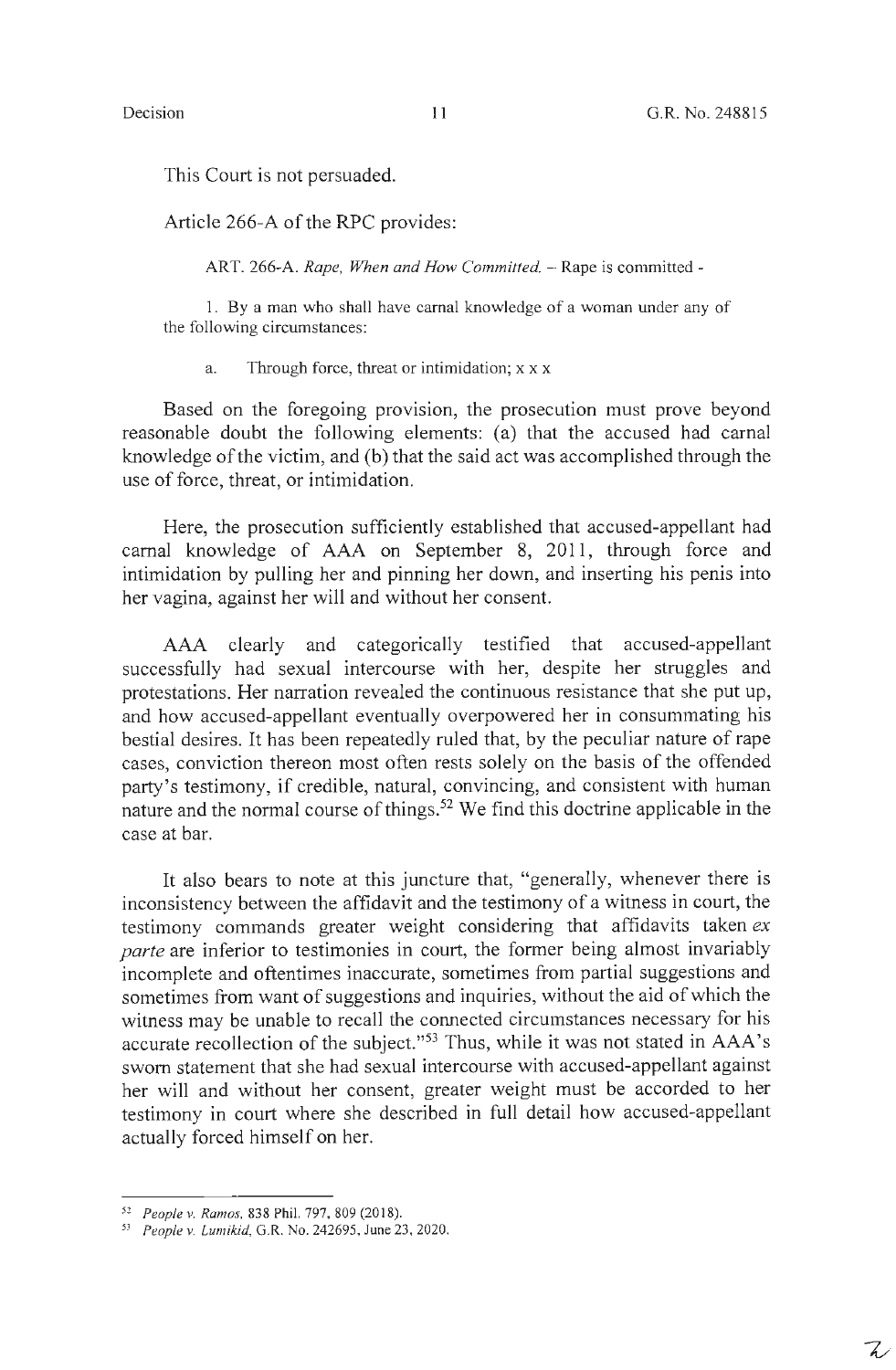Further, it is well-settled in this jurisdiction that the assessment of the credibility of witnesses is a domain best left to the trial court judge because of his unique opportunity to observe their deportment and demeanor on the witness stand, a vantage point denied appellate courts; and when his findings have been affirmed by the CA, these are generally binding and conclusive upon this Court. <sup>54</sup>

Anent the award of damages, the CA properly modified the amounts imposed from P100,000.00 each for civil indemnity, moral damages, and exemplary damages to  $P75,000.00$  each, being consistent with current jurisprudence.<sup>55</sup>

In sum, the Court finds no cogent reason to overturn the findings of the RTC, as affirmed by the CA. There was no showing that they overlooked, misunderstood, or misapplied the surrounding facts and circumstances of the case.56 Thus, accused-appellant's criminal liability for the aforesaid acts must stand.

**WHEREFORE,** the appeal is **DISMISSED.** The April 8, 2019 Decision of the Court of Appeals in CA-G.R. CR HC No. 08573 is **AFFIRMED.**  Accused-appellant XXX is hereby found **GUILTY** beyond reasonable doubt of the crimes of:

( **1)** Qualified Trafficking in Persons under Section 4( e) in relation to Section  $6(a)$  and punished under Section 10 (c) of Republic Act No. 9208 or the Anti-Trafficking in Persons Act of 2003. He is **SENTENCED** to suffer the penalty of life imprisonment and to **PAY** a fine of Two Million Pesos (P2,000,000.00). He is further **ORDERED to PAY** Five Hundred Thousand Pesos (P500,000.00) as moral damages and One Hundred Thousand Pesos  $(\mathbb{P}100,000.00)$  as exemplary damages to AAA;

(2) Rape under Article 266-A and penalized under Article 266-B of the Revised Penal Code. He is thus **SENTENCED** to suffer the penalty of *reclusion perpetua.* Further, he is **ORDERED to PAY** the victim, AAA, the following amounts: (1)  $P75,000.00$  as civil indemnity; (2)  $P75,000.00$  as moral damages; and (3) P75,000.00 as exemplary damages.

All damages awarded shall be subject to interest at the rate of 6% per *annum* from the finality of this Decision until its full satisfaction.

<sup>54</sup> *People v. DDD,* G.R. No. 243583, September 3, 2020.

*<sup>55</sup> People v. Tulagan,* G.R. No. 2273 63, March I 2, 20 I 9, citing *People v. Juguela,* 783 Phil. 806, 849 (20 I 6). 56 *People v. Eslonilo,* G.R. No. 248694, October 14, 2020.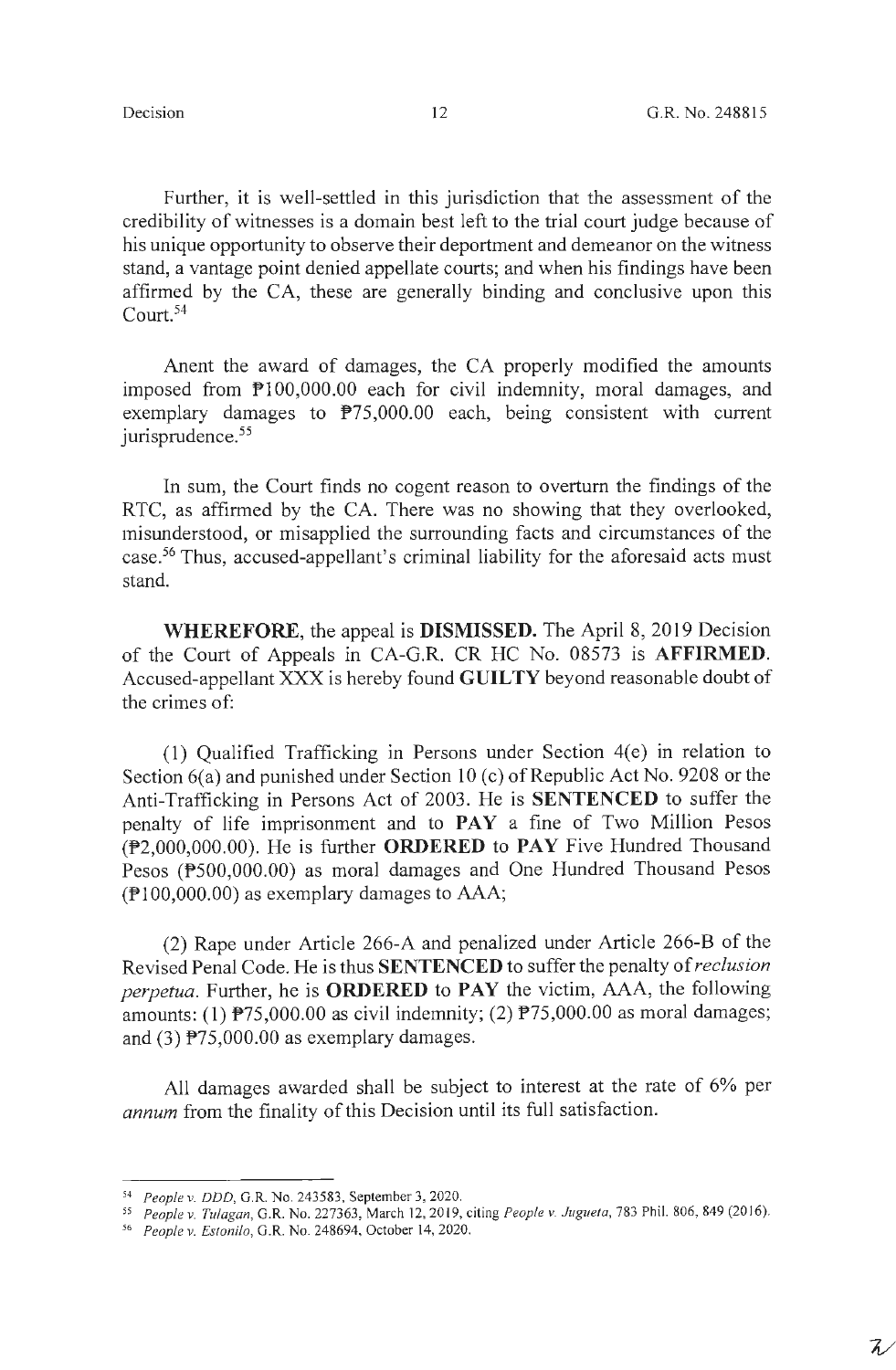**SO ORDERED.** 

**RAMON** ERNANDO Associate Justice

WE CONCUR:

On official leave. **ESTELA M. PERLAS-BERNABE**  *Senior Associate Justice* 

**HENRI LITEAN PACL B. INTING**<br>Associate *bustice* 

RODII AMEDA ssociate Justice

JOSE\MIDAS P. MARQUEZ *Associate Justice*